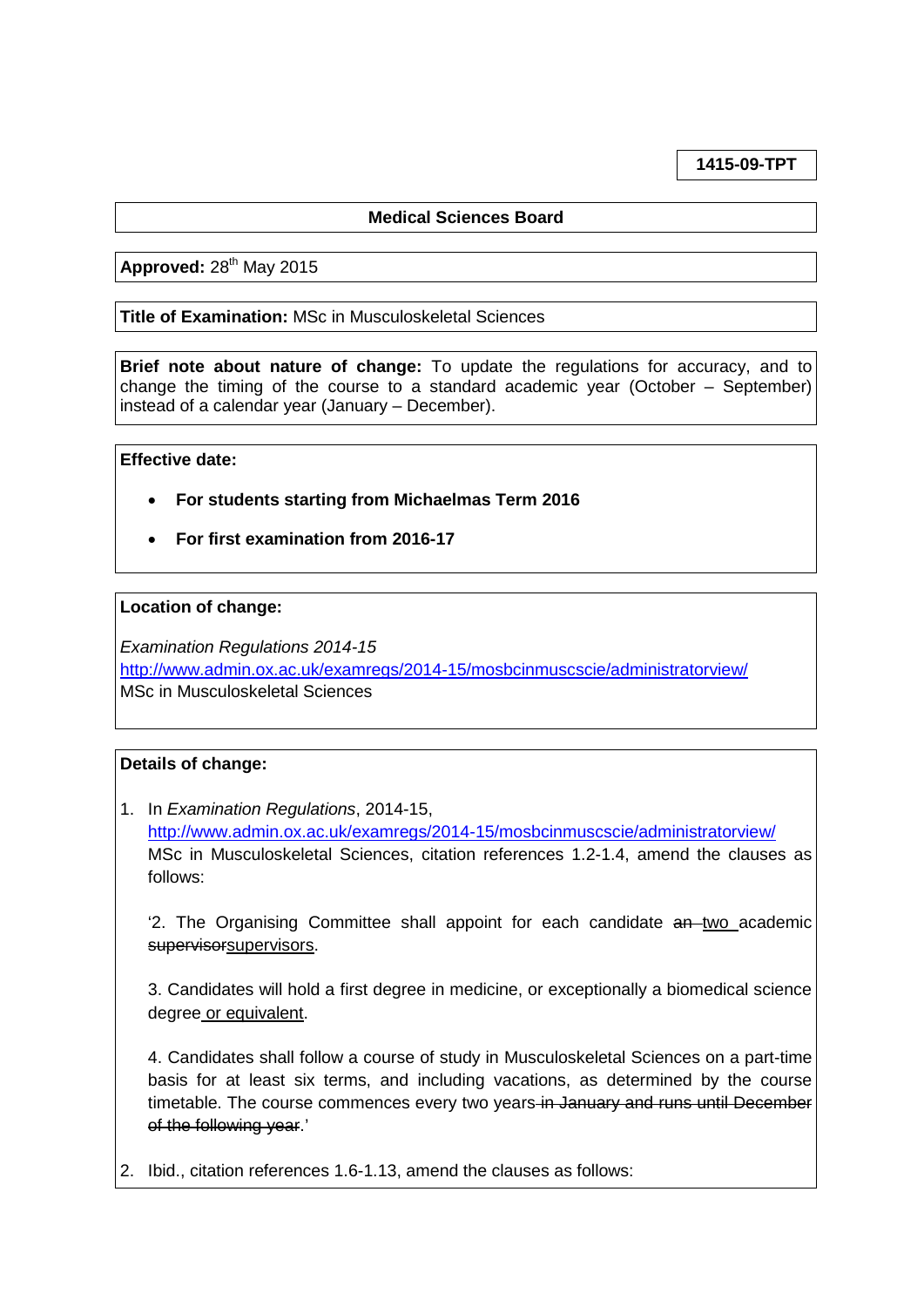## '(i) Year 1 (January to December)

(*a*) Each candidate shall submit a literature review of no more than 4,000 words on a topic selected by the candidate and approved by the Organising Committee. The review must be submitted during Week 2 of Michaelmas term in Week 4 of Trinity Term on a date to be specified in the course handbook.

(*b*) Each candidate must pass an examination during the Long Vacation (normally in September)in Michaelmas Term. The examination will comprise two elements: the first of these will consist of a one-hour computer-based assessment comprising multiplechoice questions; the second of these will constitute a two-hour written paper. The dates of the examination will be specified in the course handbook.

(ii) Year 2 (January to December)

(*a*) Each candidate must submit, for assessment of their progress, an outline research proposal. The outline must be submitted in Hilary-Michaelmas Term on a date to be specified in the course handbook.

(*b*) Each candidate will be assessed on their presentation skills by means of a public oral presentation on his or her research topic. The presentation must take place in Trinity Hilary Term on a date to be specified in the course handbook.

(*c*) Each candidate must submit a written research proposal of no more than 10,000 words on a topic selected by the candidate and approved by the Organising Committee. The proposal must be submitted in Michaelmas-Trinity Term on a date to be specified in the course handbook.

(*d*) Each candidate must pass an examination during the Long Vacation (normally in September)in Michaelmas Term. The examination will comprise two elements: the first of these will consist of a one-hour computer-based assessment comprising multiplechoice questions; the second of these will constitute a two-hour written paper. The dates of the examination will be specified in the course handbook.'

3. Ibid., citation reference 1.16, amend the clause as follows:

'8. Candidates will be allowed one opportunity to retake or resubmit each of the required elements, normally within  $s_{i}x$ -two months of the original failure, should they fail to reach the necessary standard. Candidates failing to pass any element at the second attempt will normally be judged to have failed to reach the necessary standard for the award and will not be permitted to continue.'

4. Ibid., citation reference 1.19, amend the clause as follows:

'11. The examiners may award a postgraduate diploma Postgraduate Diploma to candidates who have satisfied the requirements for the award of the Postgraduate